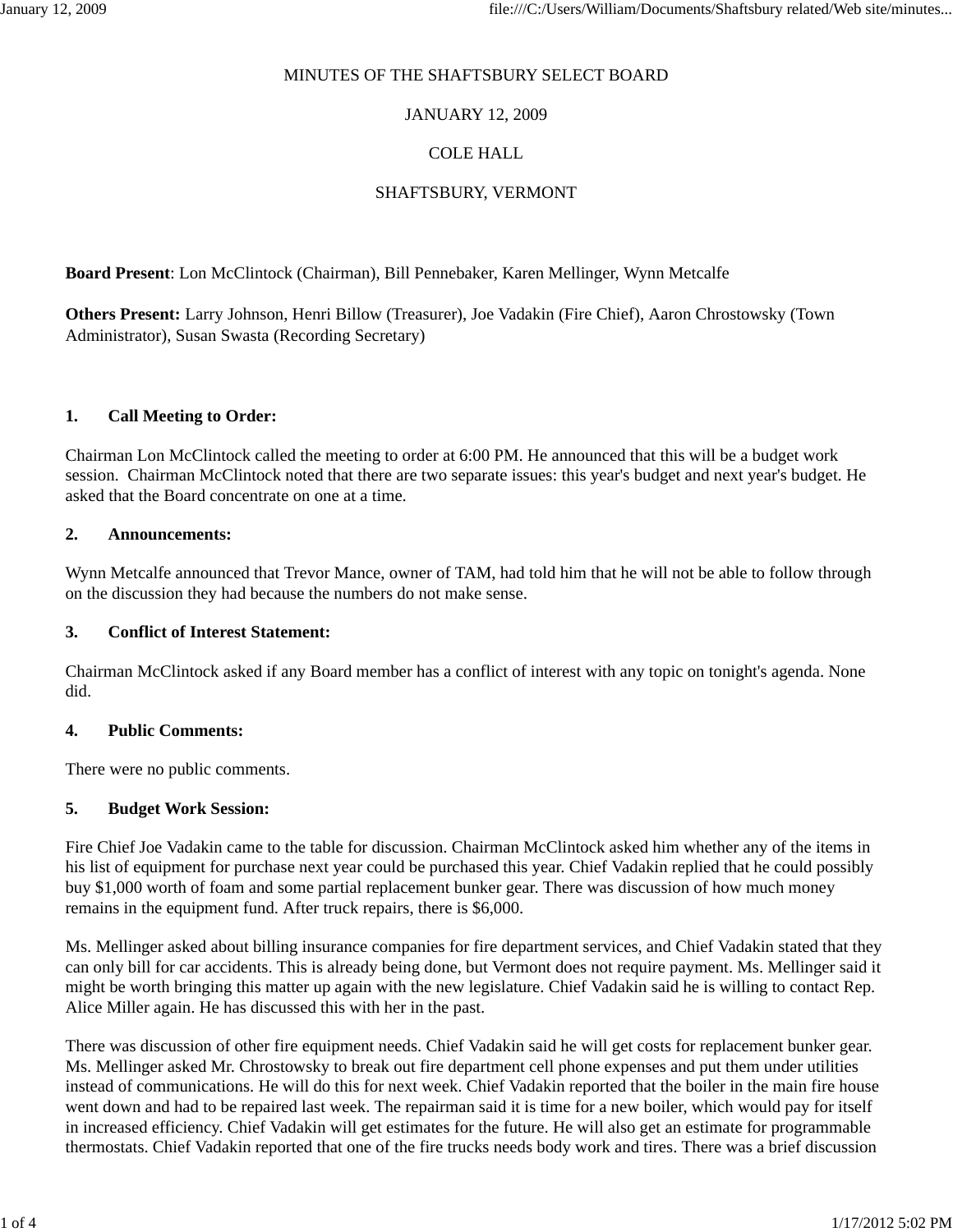of this. There were no further questions for Chief Vadakin. They thanked him for attending.

Chairman McClintock asked about Emergency Management Director Jerry Mattison's budget. Ms. Mellinger said that in the past he has asked for the same amount as the previous year, and suggested they do the same this time.

The Board went over the adjustments made to address this year's budget deficit. After a \$10,000 cut in calcium chloride, a \$25,000 cut in paving, and a \$10,000 reimbursement from the landfill reserve fund, a deficit of \$18,845 remains. As had been decided previously, this will be covered with new taxes.

There was discussion of the cemetery fund. Chairman McClintock suggested appropriating \$7,000 instead of \$8,000 because there is already \$7,100 in the account. They will hold off on deciding until the bid for mowing is opened next week. Chairman McClintock also suggested that they could wait until later in the year before releasing \$4,000 in park funds.

Mr. Metcalfe asked why they cannot give taxpayers just one budget format in the Town report. Chairman McClintock said both are needed because last year and this year cannot be compared without using both formats. Otherwise the numbers don't line up. After further discussion, Mr. Metcalfe said that the budget presentation must be as clear as possible, and using both formats is too confusing. He agreed with a suggestion by Mr. Chrostowsky that people be informed that the new format will be available in June.

Ms. Mellinger agreed that it is confusing. She said that it is critical to explain the deficit numbers, and why the Board chose to switch from a cash basis to a modified accrual system, but it is not critical for people to understand how it was done. Mr. Pennebaker also agreed, saying the important thing is that people understand that it doesn't affect the bottom line.

Chairman McClintock said that everyone seems to be on the same page with how to do the budget for Town meeting. He would now like to proceed with adopting the new budget format. He asked for recommendations for changes, stating that they may change it in whatever way makes sense to them. Several changes in names of headings and other terms were made on both the revenue and expense sides. It was decided to break fuel costs out of utilities for each department, and to move tree removal expenses from Tree Warden to the Highway Department. Chairman McClintock asked that education be taken out of the General Fund, since it is a liability.

# **Ms. Mellinger made motion approve the new budget format as amended, and to present the budget in the Town Report in the old format, with language explaining the new budget format and informing people that the new format will be available in June. Mr. Pennebaker seconded. Motion carried 4-0-0.**

## **6. Town Administrator Job :**

Chairman McClintock stated that the Board needs to authorize the issuing of the job announcement. Mr. Chrostowsky went over advertising costs and made recommendations for advertising. There was discussion of the job description, and of what should be emphasized in the ad. Mr. Chrostowsky stated that this requires Board consensus, because this is an important position and they need to be very clear in order to be fair to the new person. Ms. Billow recommended using a shorter ad, and having the ad say to contact the Town office or Web site for more information. Mr. Chrostowsky reiterated that they need to be clear, and recommended that they draw up an organizational chart. Ms. Mellinger said that they need to go forward with this now.

# **Ms. Mellinger made motion to formally begin the process of recruiting for a Town Administrator replacement by placing advertising as recommended by the present Town Administrator. Mr. Pennebaker seconded.**

Larry Johnson confirmed that the advertising money will come from the General Fund. Ms. Mellinger asked if they should take out the ad section on responsibilities. Chairman McClintock said that they can pare it down. Mr. Chrostowsky will send out an email of the description for comment before sending it.

## **Motion to begin the Town Administrator recruiting process by placing advertising for the position carried 4-0-0.**

**7. General Budget Deliberations:**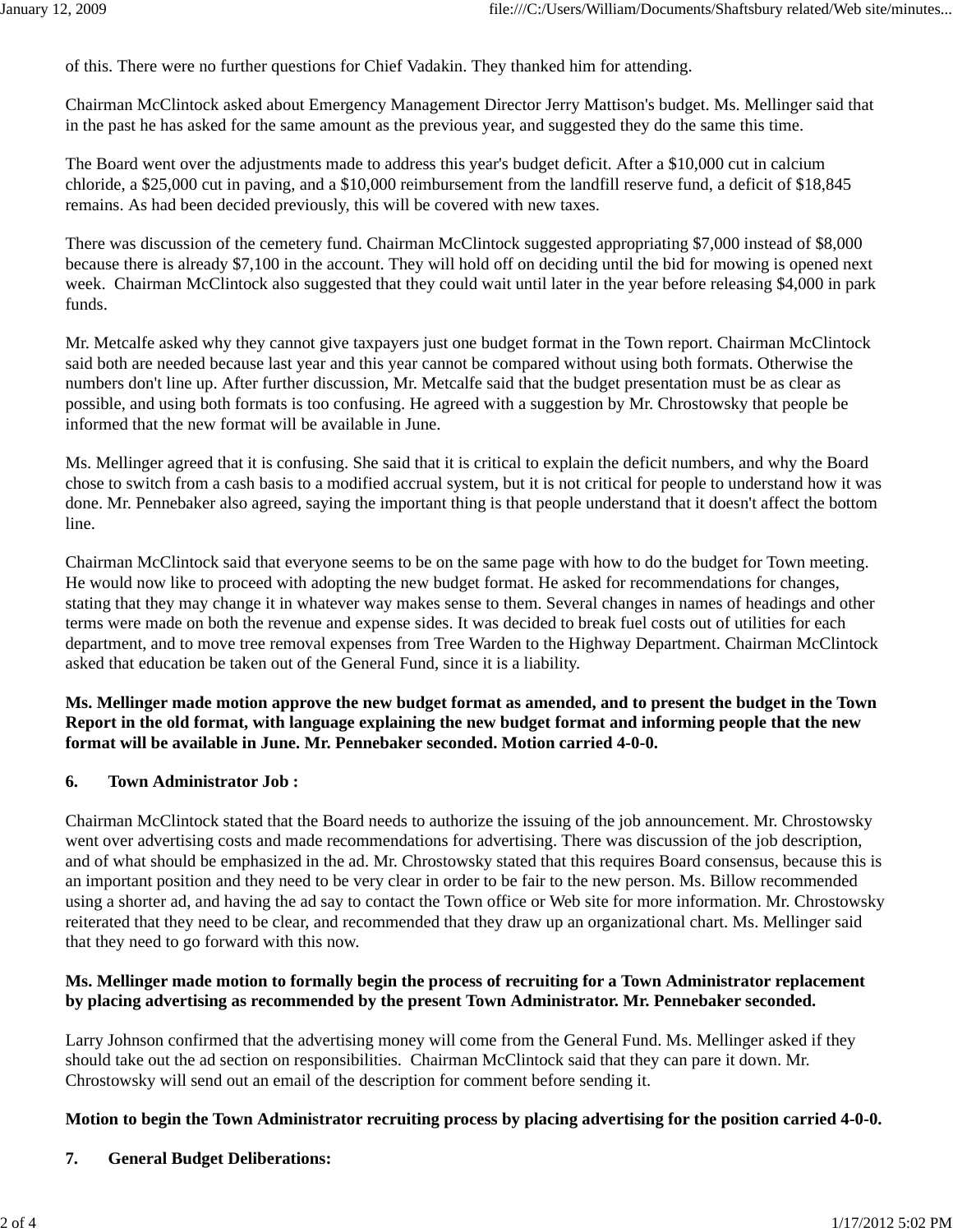Mr. Metcalfe stated that it makes sense to look at estimated cash flow to see how far in the hole they are. Ms. Mellinger said there is a \$99,290 shortfall if no money comes in from the state. Chairman McClintock said that he believes they will get 75% of the state money, which would still leave a \$51,000 shortfall for the year. Mr. Metcalfe asked if they will try to take that amount out of the budget, or add it to the \$18,000 deficit to be covered by taxes. Mr. Pennebaker said he suspects they will do both. Mr. Metcalfe said that even at 50/50, this would mean cutting major services.

Chairman McClintock suggested that they could run a deficit to be paid by taxes or by economic stimulus revenue. Ms. Mellinger suggested that two different scenarios could be presented at Town Meeting, but Mr. Metcalfe and Chairman McClintock responded that the Board's job is to do the budget. Mr. Metcalfe said that people will get riled up over deficit numbers. He asked if they want to reduce the budget by \$55,000. Chairman McClintock recommended that they meet again on the budget before Monday. They agreed to meet Saturday at 8:30 AM.

Chairman McClintock went over Highway Department sand, salt, fuel, and overtime figures. No overtime was added last week.

### **8. Town Administrator Update:**

Mr. Chrostowsky suggested increasing dog license fees.

## **Ms. Mellinger made motion to increase the Town surcharge on dog license fees by \$3.00. Mr. Pennebaker seconded. Motion carried 4-0-0.**

Mr. Chrostowsky asked Board permission to have a car parked on Town property towed after informing the owners it will be towed. Board members approved. He asked about cars parked in the road during snowstorms and snow being dumped in the road. Mr. Metcalfe said this is covered by state ordinance. Ms. Mellinger suggested putting a notice in the paper. Mr. Chrostowsky stated that he needs Board approval of the health reimbursement account (HRA) resolution. Chairman McClintock read the resolution.

## **Ms. Mellinger made motion to approve the health reimbursement account (HRA) resolution. Mr. Pennebaker seconded. Motion carried 4-0-0.**

## **8. Review and Approve Meeting Minutes:**

#### January 5, 2009 Select Board minutes

Approval of the January 5 minutes was postponed because not all Board members had read them.

#### **9. Review and Approve Warrants::**

The following warrants were presented for approval:

Reserve Warrant: \$ 60,000.00

#### **Ms. Mellinger made motion to pay Reserve Warrant. Mr. Pennebaker seconded. Motion carried 4-0-0.**

Appropriations Warrant: \$ 53,964.00

### **Mr. Pennebaker made motion to pay Appropriations Warrant. Ms. Mellinger seconded. Motion carried 4-0-0.**

General Warrant AP#29:  $\$88,305.50$  (salt, sand, gravel, diesel, reappraisal)

### **Mr. Pennebaker made motion to pay AP Warrant #29. Ms. Mellinger seconded. Motion carried 4-0-0.**

Payroll Warrant PR#28: \$9,059.33